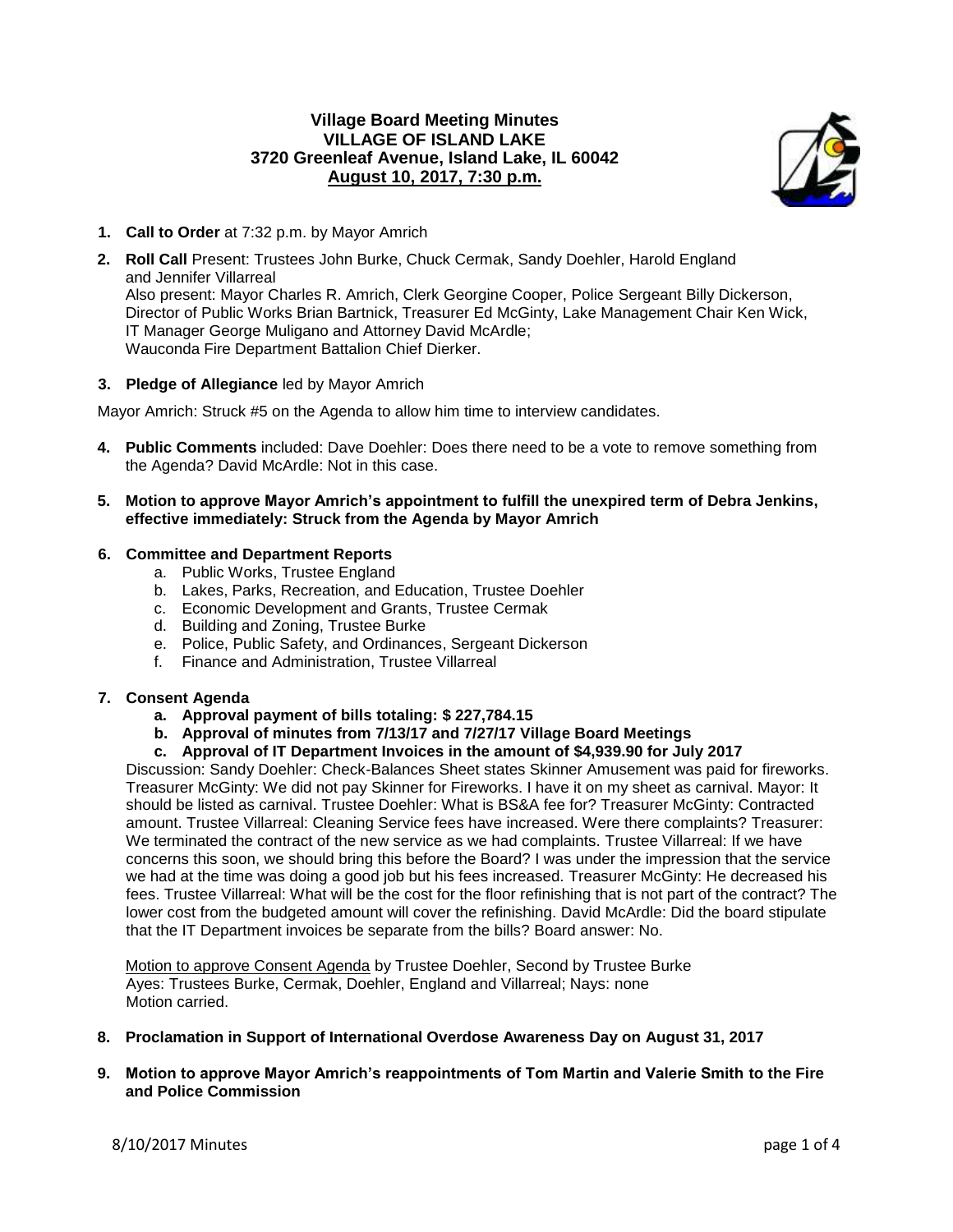Motion to approve Mayor Amrich's reappointments of Tom Martin and Valerie Smith to the Fire and Police Commission by Trustee Doehler, Second by Trustee Cermak Ayes: Trustees Cermak, Doehler, England, Villarreal; Nays: Trustee Burke Motion carried.

#### **10. Motion to adopt Ordinance # 1557-17 relating to the garbage billing rate**

Discussion: Mayor: This increase from \$50.50 to \$52.00 was discussed at budget time.

Motion to adopt Ordinance # 1557-17 relating to the garbage billing rate by Trustee Burke, Second by Trustee Villarreal Ayes: Trustees Burke, Cermak, Doehler, England, Villarreal; Nays: none Motion carried

#### **11. Motion to adopt Ordinance # 1558-17 relating to water billing rates**

Discussion: Mayor: Service fee will increase from \$24.00 to \$34.00, and per thousand gallon rate from \$3.80 to \$4.18. Trustee Burke: We have not increased rates in a while and we have to replace infrastructure and build toward the future to keep system safe. New well, tower and water treatment will be approximately \$5,000,000. Trustee Villarreal: What revenue will be created? Response: Approximately \$180,000 per year. Trustee Doehler: We did a survey of surrounding areas and we are still on the low side. Trustee Burke: We have to do more testing and our staff must get more certifications. Trustee England: Average user will see about \$15.00 per quarter increase. A letter will be in the newsletter to explain the increase to the users. Trustee Villarreal: Does a senior discount apply to garbage? Yes.

Motion to adopt Ordinance # 1558-17 relating to water billing rates by Trustee England, Second by Trustee Burke Ayes: Trustees Burke, Cermak, Doehler, England, Villarreal; Nays: none Motion carried.

#### **12. Motion to authorize Mayor Amrich to sign the 2017-2020 Local 150 Contract**

Discussion: Mayor: We have been in negotiations since February for the contract that expired in May. New contract includes a 1.5% increase per year. Cost for hospitalization has come down as a discount has come from their carrier. Contract had step system that goes for 10 years; now it will go to 7 for new employees. Trustee Villarreal: Time system to reach next step was 1 year? Treasurer McGinty: Yes. Step increase is 3%. Trustee Villarreal: Most companies give either a step or cost of living. They get both; steps top out at 7 years. Are we required to add on Cost of Living by the contract? Treasurer McGinty: It is a negotiated item. Trustee Doehler: What happens if we didn't negotiate that? Response: They'll come back and negotiate it. Trustee Villarreal: These are aggressive increases in my experience; not to disparage our office staff but government employment should not be taken advantage of. Is union membership voluntary? Response: No, it's voted in and must be voted out.

Motion to authorize Mayor Amrich to sign the 2017-2020 Local 150 Contract by Trustee Cermak, Second by Trustee England Ayes: Trustees Burke, Cermak, Doehler, England, Villarreal; Nays: none Motion carried.

#### **13. Motion to accept the Peter Baker & Son Co. bid for Highwood Lakes Estates Road Resurfacing in the amount of \$114,291.00 and to authorize Mayor Amrich to sign the contract**

Discussion: Mayor: We got fabulous bids on blacktopping with petroleum costs down. We will be able to do a mile of road. A few years ago it would have cost us double. We hope to have more contracts out for bid for the next meeting. Trustee Burke: Would like to see the bids next time.

Motion to accept the Peter Baker & Son Co. bid for Highwood Lakes Estates Road Resurfacing in the amount of \$114,291.00 and to authorize Mayor Amrich to sign the contract by Trustee Doehler, Second by Trustee Burke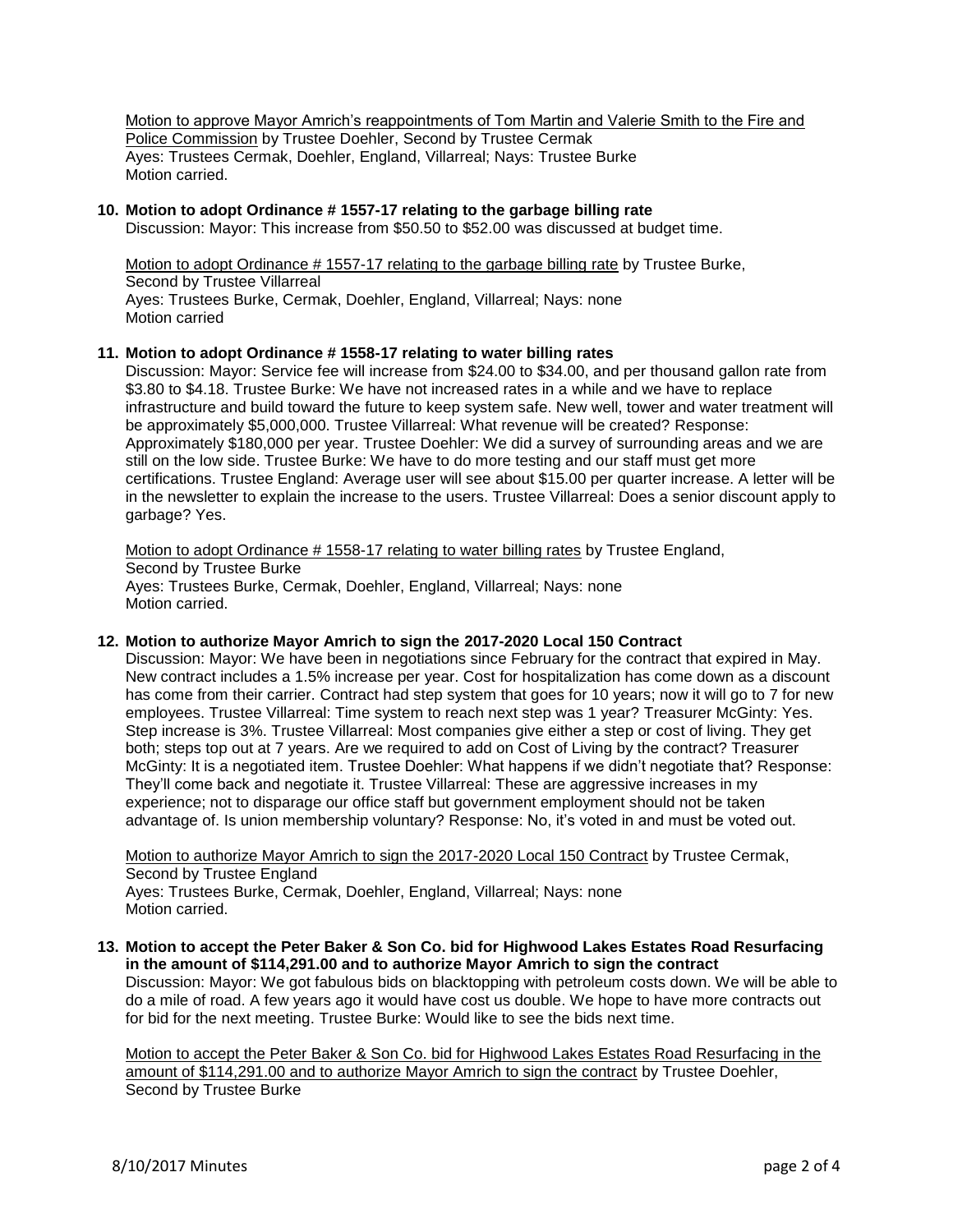Ayes: Trustees Burke, Cermak, Doehler, England, Villarreal; Nays: none Motion carried.

# **14. Motion to ratify IDOT Resolution for Maintenance under the Illinois Highway Code**

Discussion: Mayor: We have to do this annually. This is the one we passed last meeting.

Motion to ratify IDOT Resolution for Maintenance under the Illinois Highway Code by Trustee Burke, Second by Trustee Cermak Ayes: Trustees Burke, Cermak, Doehler, England, Villarreal; Nays: none Motion carried.

## **15. Discussion of and possible motion to join the Wauconda Area Chamber of Commerce for the annual fee of \$199.00**

Discussion: Trustee England: What do we benefit? Trustee Doehler: Ribbon cuttings, mixers that help network and attract new business; offer of boot camp classes to help businesses. Wauconda Area Chamber is one of the lowest costs around. Trustee Burke: There is talk about doing our own ribbon cuttings. Trustee Cermak: I would say yes; the Chamber puts on events at our banquet hall. It's a good faith thing and builds good relationships.

Motion to join the Wauconda Area Chamber of Commerce for the annual fee of \$199.00 by Trustee Cermak, Second by Trustee Doehler Ayes: Trustees Burke, Cermak, Doehler, England, Villarreal; Nays: none Motion carried.

## **16. Discussion of restricting use of phosphorus fertilizers**

Discussion: Lake Management Committee Chair Ken Wick: Lake Management Committee talked about this. It is spreading across the country. Phosphates get into the water and step up plant growth. Would we like to create and ordinance. Trustee England: Are recommended alternatives discussed? Ken Wick: At least twice a year. If middle number on the bag is 0, it's phosphate free. Trustee Burke: Many people who don't live on the water bodies don't know phosphorus ends up in the water. Enforcement would be difficult. Attorney McArdle: People may respond to the fact that it's a law. It is a one-line addition to the nuisance ordinance. Will bring it to the next meeting.

- **17. Mayor Comments** included: Administration meetings will resume tomorrow; had a meeting at Kemper Valve—now owned by Caterpillar Tractor. They will be improving the building and adding an emergency access on Darrell Road. They are also doing some internal roads to drive around the building and fencing in the entire campus. They employee about 200 people and may be adding to that. Received 3 calls for video gaming; responded that there was a moratorium. Received a letter from PETA discouraging us from having circus. A separate protestor area will be cordoned off on the north side of 176. Met with some of the McHenry County mayors; spoke with Mayor Jett of McHenry who fishes Island Lake twice a week and thinks it's the best fishing in northern Illinois
- **18. Trustee and Staff Comments** included: Trustee Villarreal: It has been the practice of the head of Finance Committee to have a meeting after the first board meeting. I will follow that practice; will poll the office staff to find most convenient time. I did math about union increases; a person who starts out at entry level of \$12.00 and tops out at about \$16.00 in 7 years. The increases are tolerable.RE: Security Assessment mentioned in the report. Office staff is paid to take it; should offer reimbursement for others to take it. Are we going to leave it hanging? Trustee Burke: Some don't work on Village servers; I work on others, take classes and know what to open and what to click on. Trustee Doehler: I also have such training at work. Trustee Villarreal: My question is about enforcement of mandatory training. Trustee Doehler: Yes for staff. Ken Wick: You can click on a link that can put a worm on Village servers; feel training should be compensated. IT Director George Muligano: The risks are not just downloading a virus; would like to discuss this with the staff and the mayor tomorrow. Every outsourced company recommended security awareness. It is an important issue that requires discussion; we need to understand the risks. Subscription ends September 30. Trustee Doehler: Beneficial information does come through. David McArdle: You can do this under Executive Session on the issue of security.